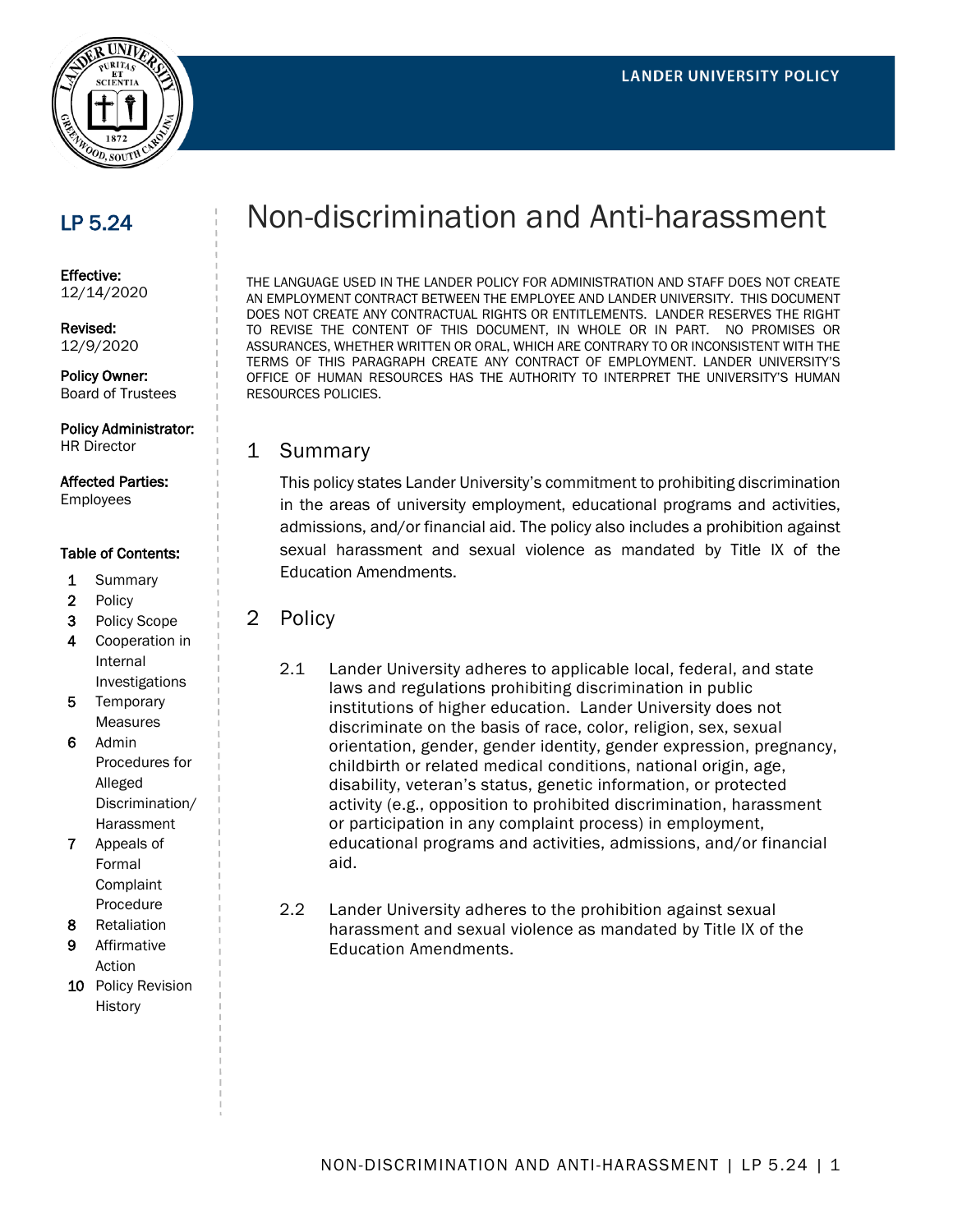## 3 Policy Scope

- 3.1 Lander University is committed to ensuring that all persons learn and work in an educational and work environment that is free from discriminatory harassment, or treatment.
	- 3.1.1 This policy of non-discrimination and anti-harassment is intended to meet Lander University's responsibilities under the following laws:
		- 3.1.1.1 Titles VI and VII of the Civil Rights Act of 1964
		- 3.1.1.2 Pregnancy Discrimination Act of 1978
		- 3.1.1.3 Title IX of the Education Amendments of 1972
		- 3.1.1.4 Sections 503 and 504 of the Rehabilitation Act of 1973
		- 3.1.1.5 Americans with Disabilities Act (ADA) of 1990
		- 3.1.1.6 Age Discrimination in Employment Act of 1967
		- 3.1.1.7 Age Discrimination Act of 1975
		- 3.1.1.8 Vietnam Veterans Readjustment Assistance Act of 1974
		- 3.1.1.9 Genetic Information Nondiscrimination Act of 2008
		- 3.1.1.10 Violence Against Women Act
		- 3.1.1.11 SC Pregnancy Accommodations Act
		- 3.1.1.12 Applicable provisions of the South Carolina Human Affairs Law
	- 3.1.2 This policy is intended to meet the university's responsibilities under any other applicable local, state, or federal law that includes protections for those who participate in any grievance process on campus with the Equal Employment Opportunity Commission or other human rights agencies.
	- 3.1.3 This policy covers non-discrimination and anti-harassment in both employment and access to educational opportunities. Therefore, any member of the Lander University community whose acts deny, deprive, or limit the educational or employment access, benefits, and/or opportunities of any member of the Lander University community, guest, or visitor on the basis of that person's actual or perceived membership in the protected classes listed above is in violation of the Lander University policy on nondiscrimination and antiharassment. When brought to the attention of Lander University, any such discrimination or harassment will be promptly and fairly addressed and remedied by Lander University in accordance with the appropriate grievance process.
	- 3.1.4 Lander University has developed internal policies and procedures that provide prompt, fair, and impartial processes for all those involved in allegations of discrimination or harassment based on protected class status and in allegations of retaliation. Lander University values and upholds the dignity of all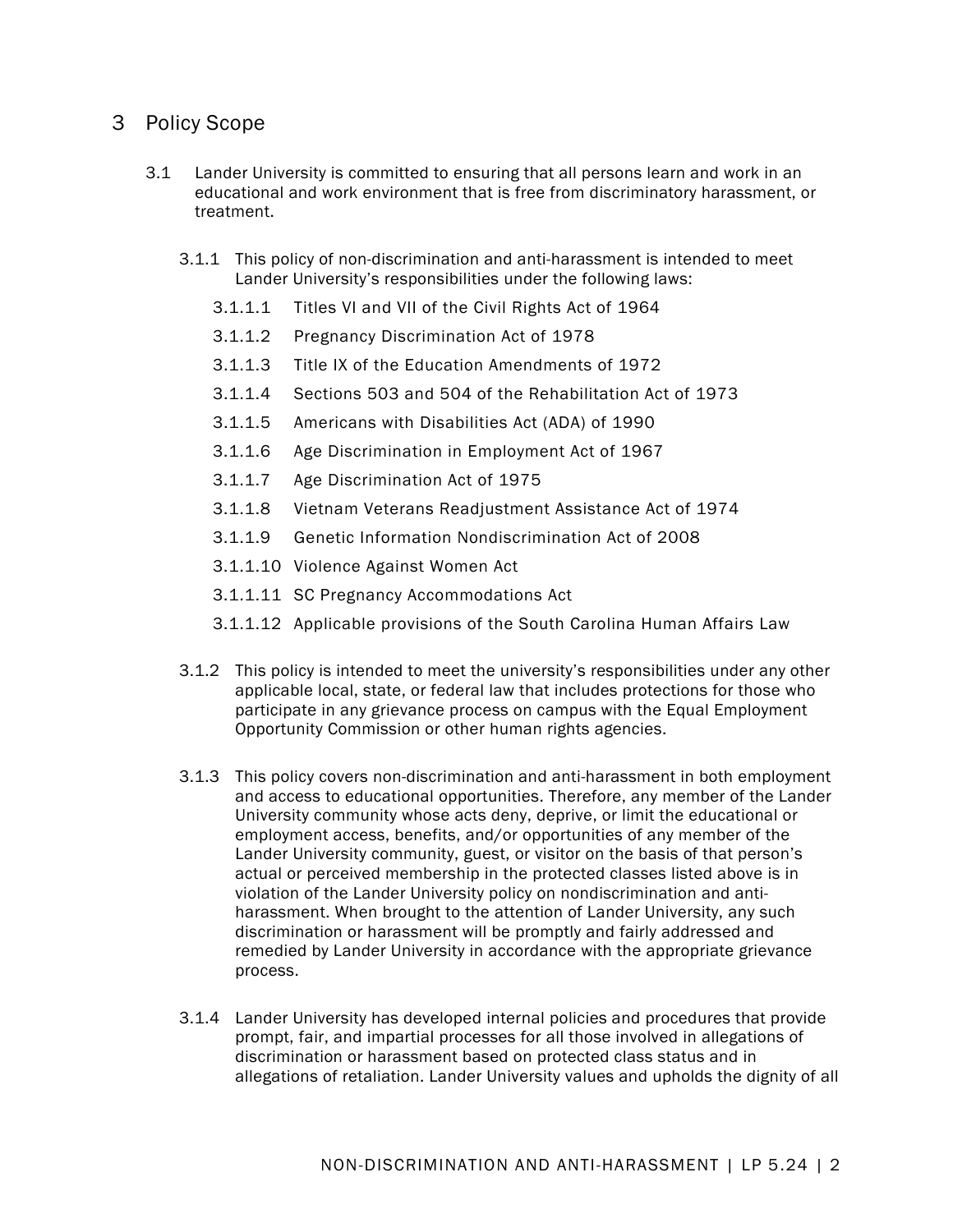members of its community and strives to balance the rights of the parties in the grievance process during what can be a difficult time for all involved

- 3.1.5 Thus, it is the policy of Lander University that no person will be excluded from participation in, be denied the benefits of, or in any way be subjected to discrimination or harassment in any program or activity of the university. It is the policy of the university to recruit, hire, train, promote, and carry out all other personnel actions of employees without discrimination or harassment.
- 3.1.6 Any employee at Lander University who violates this policy will be subjected to disciplinary action, up to and including termination. Any student, student organization, or person pursuing an education at Lander University who violates this policy will be subject to sanctions, up to and including expulsion.
- 3.1.7 Discrimination includes conduct (oral, written, graphic, or physical) directed against any person or group of persons because of race, color, religion, sex, national origin, age, genetic information, disability, or status as a disabled veteran or veteran of the Vietnam era that has the purpose or reasonably foreseeable effect of creating an offensive, demeaning, intimidating or hostile environment for that person or group of persons. Such conduct includes, but is not limited to, objectionable epithets, demeaning depictions, or treatment, and threatened or actual abuse or harm.

# 4 Cooperation in Internal Investigations

When directed to do so by the Human Resources director or other persons who have been given investigative authority by the president or designee, an employee of Lander University will fully cooperate in any investigation conducted.

### 5 Temporary Measures

At any point in the informal or formal complaint procedure, the Office of Human Resources may recommend interim actions to protect parties or witnesses involved in the investigation, including, but not limited to, separating the parties, reassignment, alternative work or student housing arrangements, or other types of temporary measures. The university also reserves the right to issue no-contact provisions to any or all parties involved in the investigation.

# 6 Administrative Procedures for Alleged Discrimination/Harassment

All members of the Lander University community should contact the Office of Human Resources if they observe or encounter conduct that may violate the university's Equal Employment Opportunity Policy. Reports of alleged violations may also be made to an immediate supervisor.

Complaints may be made to the next level supervisor if the alleged discrimination/harassment is from the immediate supervisor. Students can report alleged violations to deans or department chairs, staff in the Student Affairs Office, the vice-president of student affairs, the Title IX coordinator, or the Office of Human Resources. Any university employee who receives a complaint of discrimination/harassment is required to notify the Office of Human Resources in order to have complaints promptly processed under the informal and/or the formal complaint procedure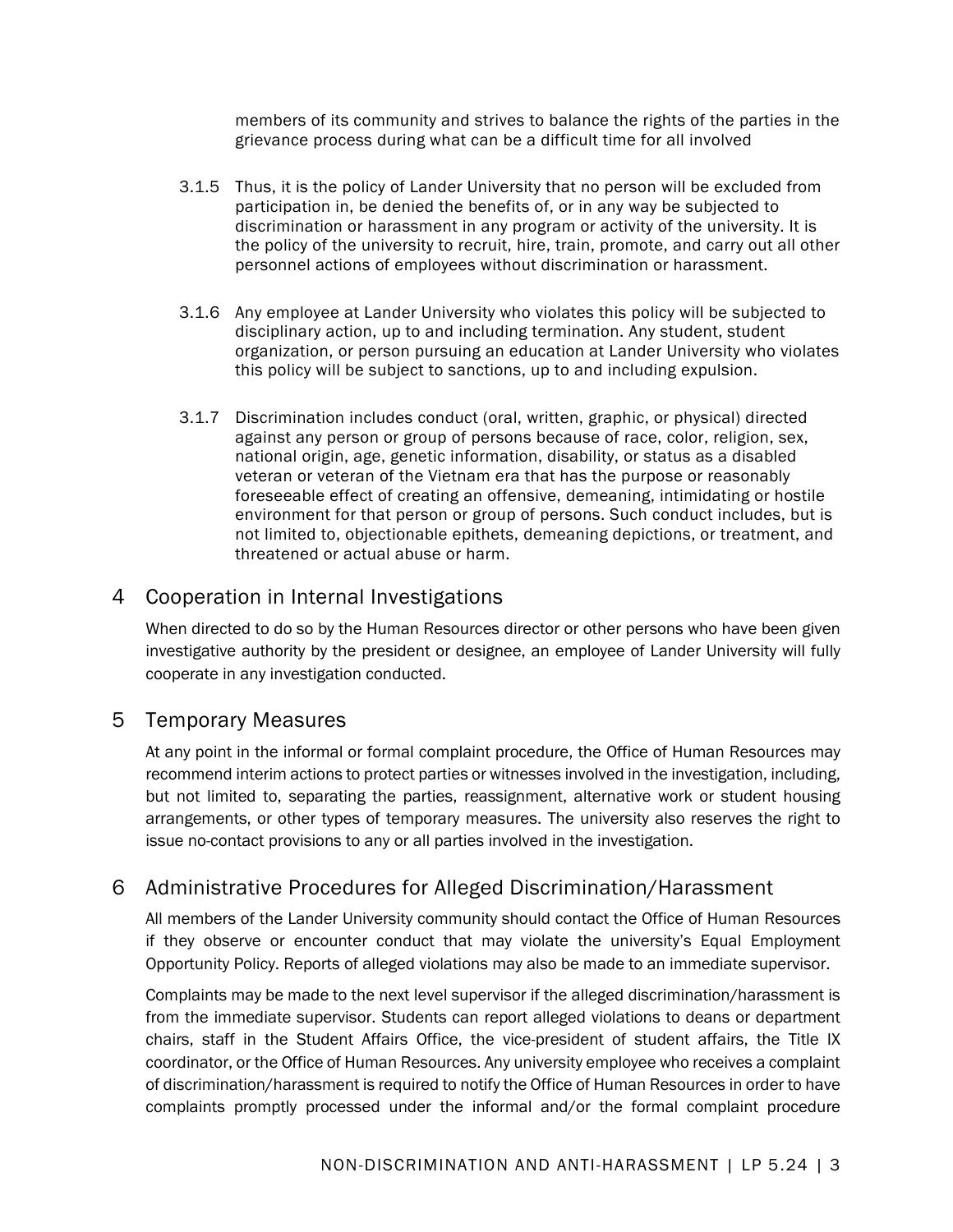described below. Information essential to an investigation must be provided to the Office of Human Resources upon request. Complaints involving sexual misconduct must be referred to the Title IX coordinator or a deputy coordinator and will be processed according to the applicable resolution process.

Alleged discrimination/harassment must be reported as soon as possible. Prompt reporting enables the university to more effectively investigate the facts, determine if a violation of policy has occurred, and provide an appropriate remedy or take appropriate disciplinary action.

#### 6.1 Informal Complaint Procedure

The goal of the informal complaint procedure is to resolve allegations at the earliest stage possible. This procedure includes, but is not limited to, discussions with the parties, mediating an agreement between the parties, referring the parties to counseling programs, conducting educational and training programs, and making other recommendations for resolution. Upon notification of an informal complaint, the Office of Human Resources (employees) or Office of Student Affairs (students) will investigate the allegations using the following procedure:

- 6.1.1 Discussions will be conducted separately with the complainant and the accused to review the allegation(s) and develop a mutually satisfactory resolution. If deemed appropriate and both parties agree, the investigator may bring the parties together for a joint discussion.
- 6.1.2 The resolution procedure will be confidential to the extent permitted by law. The Office of Human Resources (employees) or Office of Student Affairs (students) will advise all parties of the confidentiality of the investigation and the strict prohibition against retaliation.
- 6.1.3 Resolution of complaints handled under the informal complaint procedure will be completed as soon as possible, in most cases within thirty (30) calendar days of receipt of the complaint. If a resolution cannot be completed within thirty (30) calendar days because of valid extenuating circumstances, the complainant will be notified and given a projected time for completion. If it is determined that a matter originally submitted under the informal complaint procedure becomes a formal complaint, all parties will be notified.
- 6.1.4 If the complaint is resolved through the informal complaint procedure, a written record of the allegation(s) and the resolution will be retained in the Office of Human Resources (employees) or Office of Student Affairs (students), and the file will be closed.
- 6.1.5 If the investigator, after hearing the complainant's statement, determines that a formal investigation is necessary, the complaint will be handled under the formal investigation procedure in section IV. B. of this policy.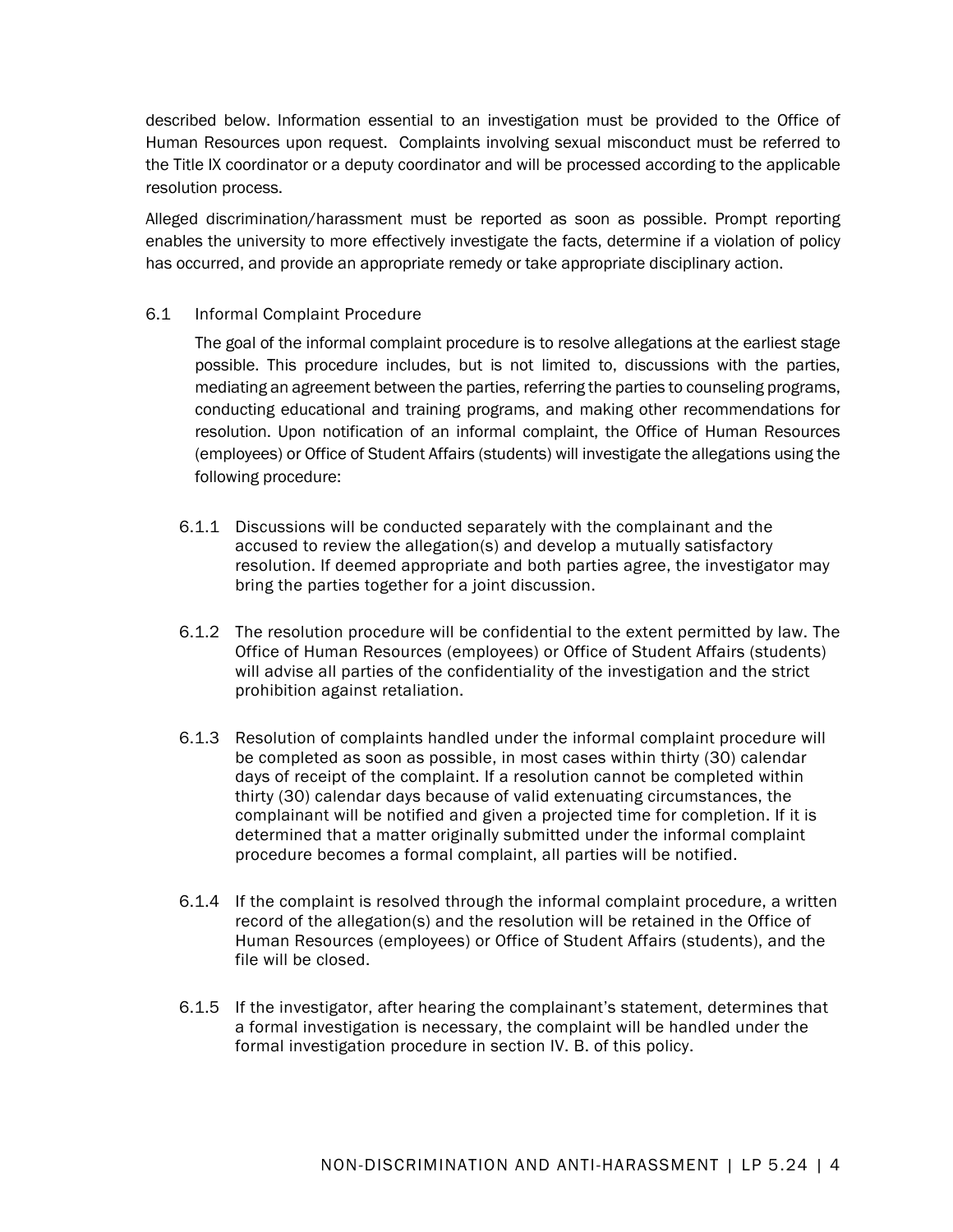- 6.1.6 The informal complaint procedure is an optional step. The complainant or the appropriate office may decide to skip the informal complaint procedure and proceed under the formal complaint procedure.
- 6.2 Formal Complaint Procedure

The formal complaint procedure will be followed if the informal complaint procedure is not successful or appropriate for addressing the alleged discrimination. The wishes of the complainant making the report will be considered, but the university will determine whether to initiate the formal complaint procedure (i.e., the university may be obligated to proceed under the formal complaint procedure due to the seriousness or nature of the allegations). Upon notification of a formal complaint, the university will investigate the allegations using the following procedure:

- 6.2.1 The procedure will be confidential to the extent permitted by law. All parties will be advised of the confidentiality of the investigation and the strict prohibition against retaliation.
- 6.2.2 The investigation will include interviews with the parties, interviews with witnesses and a review of relevant documents. If all witnesses identified by the parties are not interviewed, the investigator will document the reason that interviews were not conducted.
- 6.2.3 The individual(s) accused of violating Lander University's Non- Discrimination and Anti-Harassment Policy will be given a statement of the allegations.
- 6.2.4 The investigation will be completed as promptly as possible, and in most cases within forty-five (45) calendar days of the date on which the formal investigation procedure was initiated. If the investigation cannot be completed within forty-five (45) calendar days because of valid extenuating circumstances, the parties will be notified and given a projected time of completion.
- 6.2.5 The investigation will result in a written letter or report that includes a statement of the allegations, the positions of the parties, a summary of the findings of fact, a determination as to whether university policy has been violated, and recommendations for actions to resolve the complaint, if appropriate. The letter or report would include an explanation if all identified witnesses were not interviewed. The letter or report will be submitted to university official(s) with authority to implement the actions necessary to resolve the complaint.
- 6.2.6 The parties will be informed as soon as possible, and in most cases within thirty (30) calendar days of the conclusion of the investigation unless valid extenuating circumstances occur. Parties will be notified when the investigation has been completed and whether any violations of policy were found. The complainant will be informed of actions taken to resolve the complaint only if the actions are directly related to the complainant (e.g., a directive that the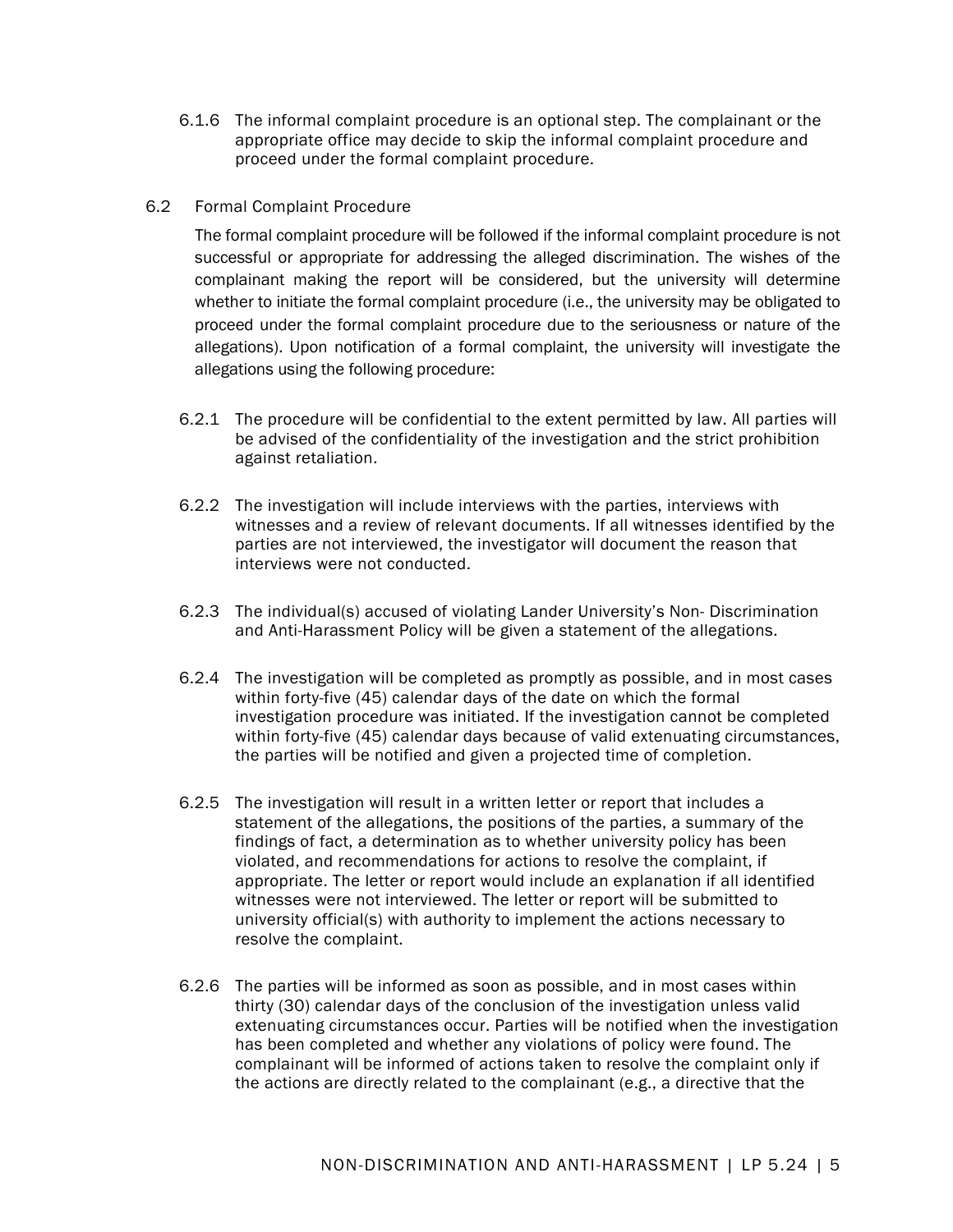accused not contact the complainant). The complainant will be notified if the matter is referred for disciplinary action, but will not be informed of the details.

- 6.3 Sanctions/Disciplinary Actions
	- 6.3.1 Persons found to be in violation of the university's discrimination/harassment policies will be subject to disciplinary action(s) that may include, but are not limited to, oral or written warnings, suspension, transfer, demotion, or termination.
	- 6.3.2 Willful false accusations will be subject to disciplinary action that may result in such sanctions as reprimand, suspension, demotion, or termination.
	- 6.3.3 Appealing a sanction
		- 6.3.3.1 If the disciplinary action is a demotion, suspension or termination, it may be grievable by staff employees under the University Grievance Procedure administered by the Office of Human Resources.
		- 6.3.3.2 Faculty members should consult the Faculty Handbook for appropriate grievance procedures and additional guidance.
		- 6.3.3.3 Students should consult the Student Handbook for appropriate grievance procedures.

#### 7 Appeals of the Formal Complaint Procedure

- 7.1.1 The complainant or accused has a right to appeal the decision of the formal complaint procedure.
- 7.1.2 Appeals must be submitted in writing to the Office of the President within seven (7) university workdays after the complainant or accused is notified that the investigation has been completed. The university president or designee will review and decide the appeal.
- 7.1.3 Decisions not appealed within the specified time frame will be deemed final.
- 7.1.4 The university president or designee will issue a decision on the appeal to all parties involved within thirty (30) calendar days after receipt of the written appeal. This is the final step in the university's formal complaint procedure.

#### 8 Retaliation

It is a violation of Lander University policy for any person to retaliate, intimidate or take reprisals against a person who files a complaint, testifies, assists or participates in any manner in the investigation/resolution of a complaint of unlawful discrimination or harassment. Appropriate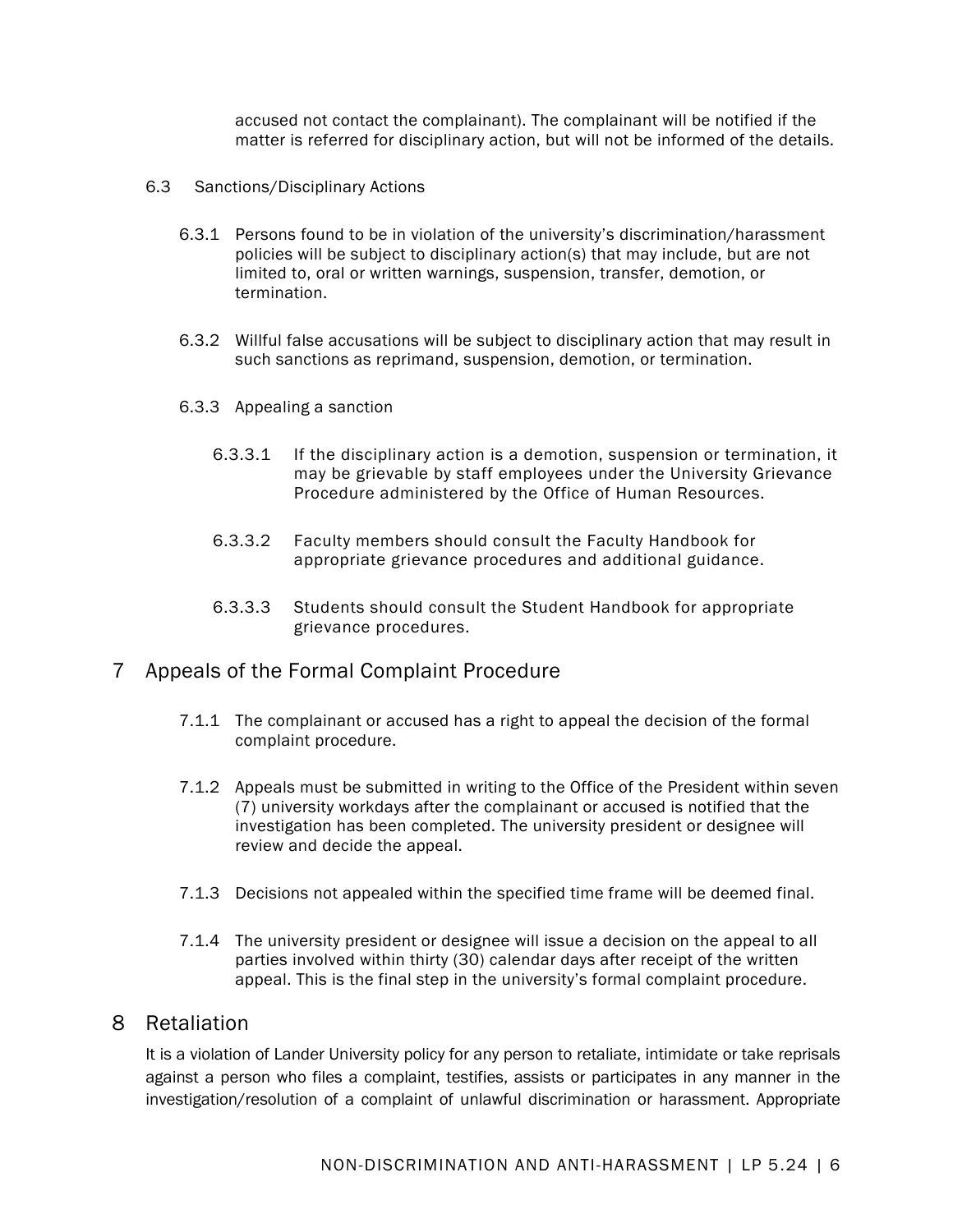sanctions/disciplinary actions shall be taken against any person who is found to have violated this policy.

## 9 Affirmative Action

- 9.1 It is the intention of the university to take affirmative action to remove any disparate effects of past discrimination/harassment and to prohibit discrimination/harassment of any form, to extend to all levels and phases of personnel administration, including but not limited to recruitment, testing, hiring, training, promotion, transfer, leave, compensation, selection for supervisory positions, and administration of employee reduction-in force and benefit programs.
- 9.2 To carry out this practice, the university has developed an Affirmative Action Plan that establishes employment goals and benchmarks for reaching these goals. The university also endorses eliminating the remaining vestiges of prior discrimination/harassment. It further endorses the specific goals adopted toward this end, including those actions and goals contained in the Affirmative Action Plan. The achievement of the goals and interim benchmarks as specified in the Affirmative Action Plan constitutes the official policy of the institution.
- 9.3 Paramount to the success of the university's Affirmative Action Plan is its administration. The Office of Human Resources is assigned the responsibility to execute and administer the provisions of this policy. Any person having a question regarding applicable laws and regulations or who feels discriminated against or harassed is encouraged to contact Lander University's director of Office of Human Resources/EEO investigator or if a student the Title IX coordinator.
- 9.4 This policy statement will be posted in places conspicuous to all members of the faculty, staff, and student body; it will be communicated to all applicants for employment and admission; and it will be given such external dissemination as is necessary to inform and secure the cooperation of individuals and organizations constituting sources of employment and student referrals to the university.
- 9.5 A copy of the approved Lander University Affirmative Action Plan is available upon request from the Office of Human Resources.

# 10 Policy Revision History

- Draft policy created by the Office of Human Resources in collaboration with the Office of Student Affairs on 10/23/2020.
- Reviewed and modified by external reviewer on 11/10/2020.
- Policy approved by Office of Human Resources on 12/2/2020.
- Policy prepared and submitted for Board of Trustee review on 12/2/2020.
- Trustee Policy Committee Chair requested minor changes to policy draft on 12/7/2020, including (1) the omission of an explicit statement of non-discrimination in the summary and (2) conflation of laws with protected categories in section 2.1.1 (now 3.1.1).